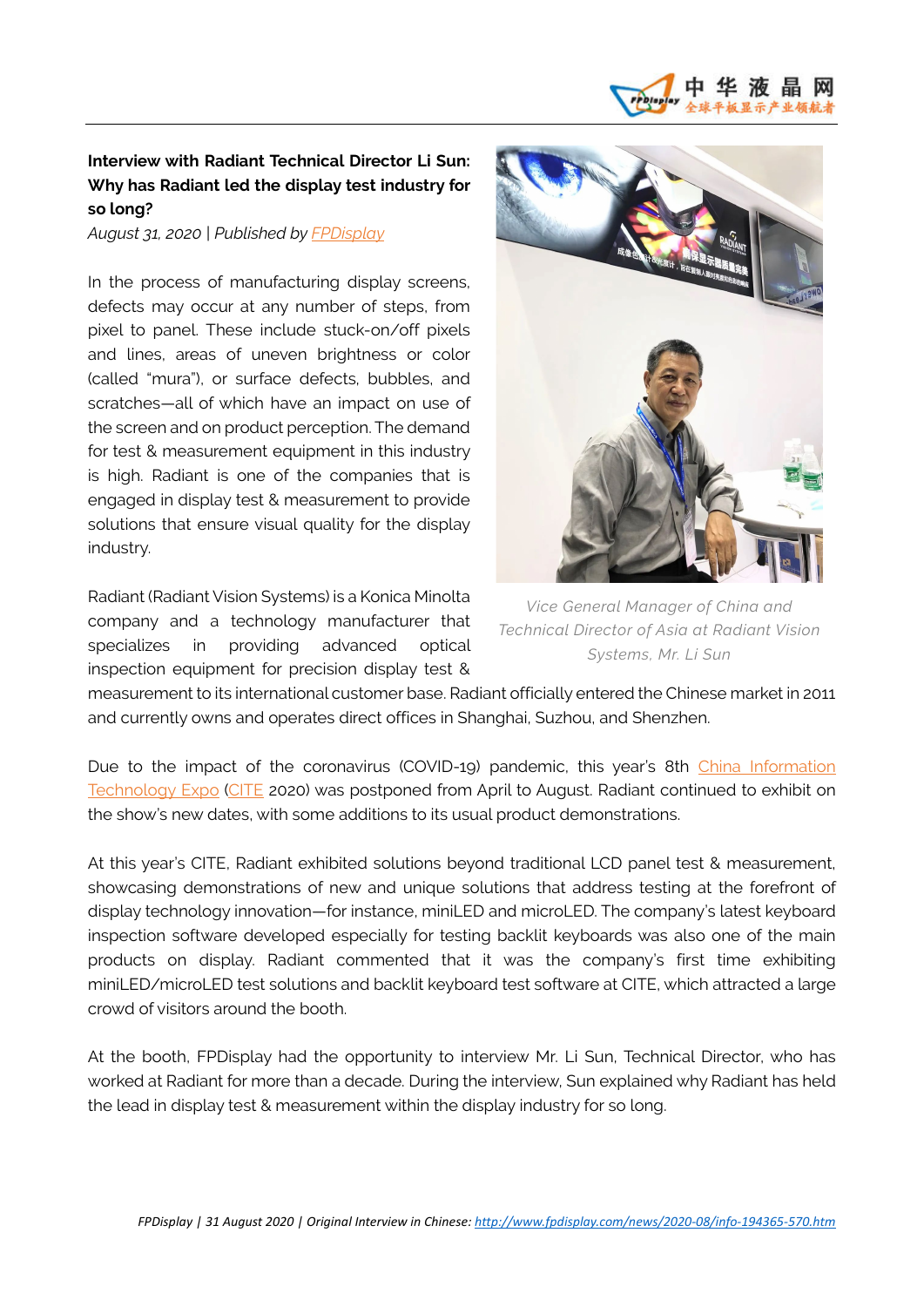## **"Follow the industry's footsteps and constantly bring forth something new"**

At the heart of its business, Radiant is acutely engaged in research and development as it pertains to manufacturing test & measurement solutions. In the early years at its U.S. headquarters, Radiant developed novel solutions for the display industry in age of LCDs (liquid crystal displays). With the release of its ProMetric® [imaging colorimeters and photometers,](https://www.radiantvisionsystems.com/products/imaging-colorimeters-photometers?utm_campaign=vehicledisplays2020&utm_source=pr&utm_medium=pr) Radiant had forged a pathway to success.

From their appearance, ProMetric imaging colorimeter and photometer systems seem to be your typical industrial imaging cameras. So why not simply call these systems "cameras"? Sun explained the reason: a standard imaging camera can't measure accurate values of brightness (luminance) and color (chromaticity) that match human visual perception. This is what the Radiant colorimeters and photometers are designed to do—and, these systems provide and extremely close match to standards for color measurement, as defined by CIE (the International Commission on Illumination). Thus, using these systems, absolute luminance and chromaticity values can be tested in a quantitative way. From the aspect of function, the systems go beyond the capabilities of a typical camera—"so, it is more appropriate to call them colorimeters and photometers," said Sun.

In addition to developing imaging systems, Radiant has launched a variety of lenses that pair with ProMetric imaging colorimeters and photometers to accommodate testing of different display products and optical geometries. For example, the company's [FPD Conoscope Lens](https://www.radiantvisionsystems.com/products/fpd-conoscope-lens) can be applied to test the angular output of a flat panel display (FPD) from a single point (without rotation). The AR/VR [Lens](https://www.radiantvisionsystems.com/products/arvr-lens) is used to qualify augmented and virtual reality displays within headsets. Likewise, there are specialized lenses to measure miniLED, microLED, etc. These lenses enable connected ProMetric systems to evaluate a display as seen from different viewing conditions and characterize output accordingly, allowing manufacturers to test the unique visualization requirements of new technologies and applications in the industry.

"For example, in order to accommodate the special viewing environment of an AR/VR headset, the aperture of the Radiant AR/VR Lens was designed at the front of the lens. This enables the connected system to achieve wide-field-of-view (FOV) measurements—up to 120 degrees horizontal—from inside the headset, covering the FOV ranges of today's AR/VR devices," said Sun.

Radiant is also constantly developing new products. Its new [keyboard testing software](https://www.radiantvisionsystems.com/products/pm-kb-illuminated-keyboard-testing) enables automated optical inspection (AOI) of backlit keys in laptops, keypads, and gaming devices. This software can test the luminance and chromaticity of each character in the keyboard array, as well as compare inter- and intra-character luminance and chromaticity to ensure the correct output of the keyboard as a whole. In addition, automated inspection routines can combine photometric analysis with dimensional checks (like those performed by machine vision) to detect defects in the mechanical assembly. For example, inspecting for missing keys, incorrect keys, incomplete characters (due to improper laser etch), exclusions, inclusions, character offset, keycap offset, keycap size defects, scratches, key gap width defects, light leakage, and more.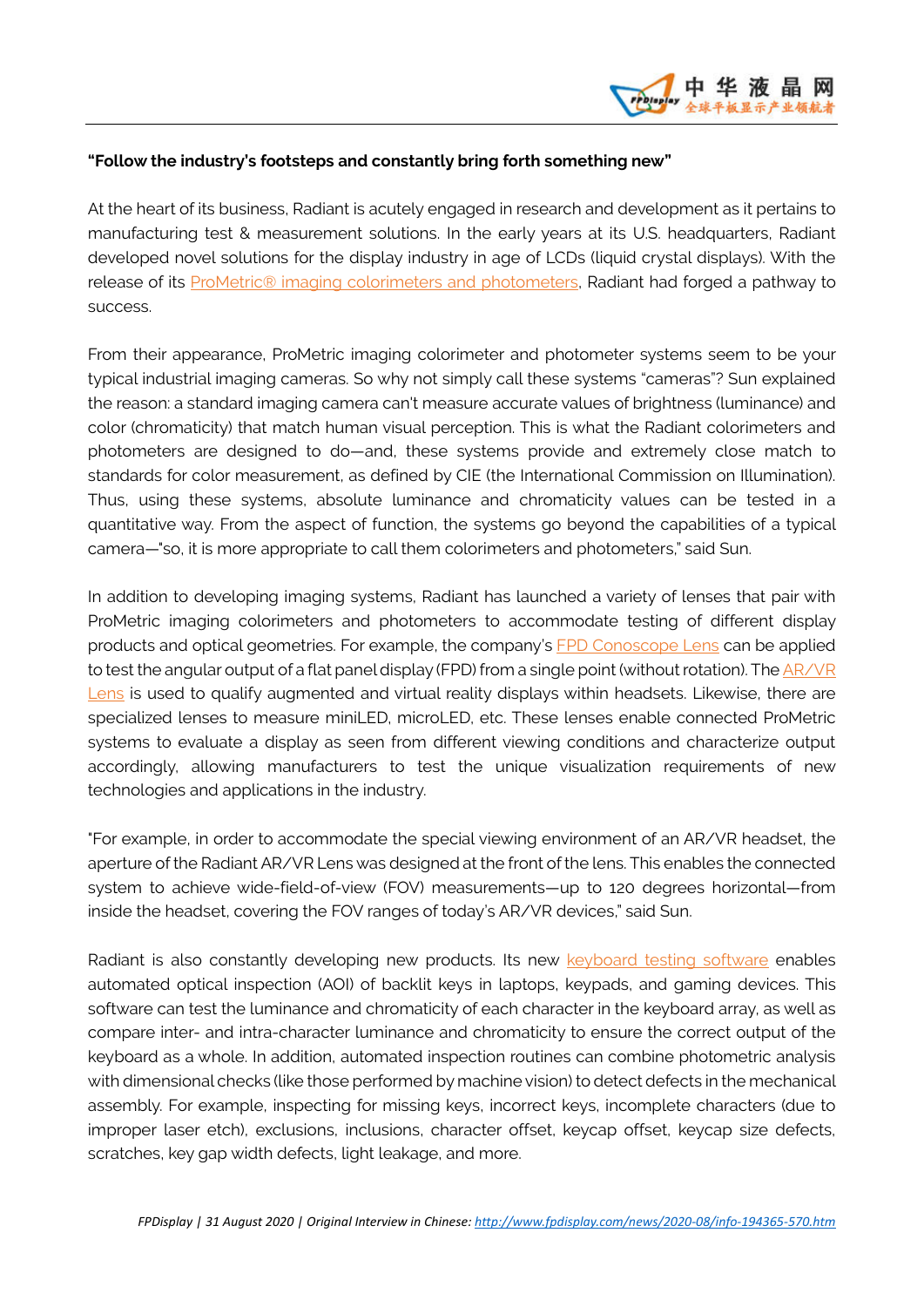

*Radiant's keyboard inspection software demonstrated from the floor of CITE 2020. All keys and characters are measured simultaneously for brightness, color, and dimensional quality.*

Beyond these innovations, Radiant is also planning to tap into new fields. Sun revealed that Radiant has been developing new CMOS imaging systems since last year. Historically, CMOS have been selected for applications that prioritize imaging speed over imaging accuracy. However, in recent years, CMOS sensor technology has demonstrated notable progress in terms of imaging performance, now surpassing CCD in a few aspects. Compared to existing CCD technology, new CMOS sensors continue to offer higher speed, with notable advantages in resolution, low power consumption, and low noise factor.

It is reported that these new Radiant products have already been applied in production lines at domestic panel factories in China.

## **"From adaptable test equipment to customization services"**

"Radiant also has the leading edge when it comes to providing our customers with customization services," Sun remarked. "Although Radiant offers a complete set of adaptable test solutions, rapid changes in the display market mean customers have very different needs. In order to meet such needs, Radiant launched its customization services early in its business practices, which have enabled us to gain ground in the market by taking on diverse projects in direct cooperation with customers."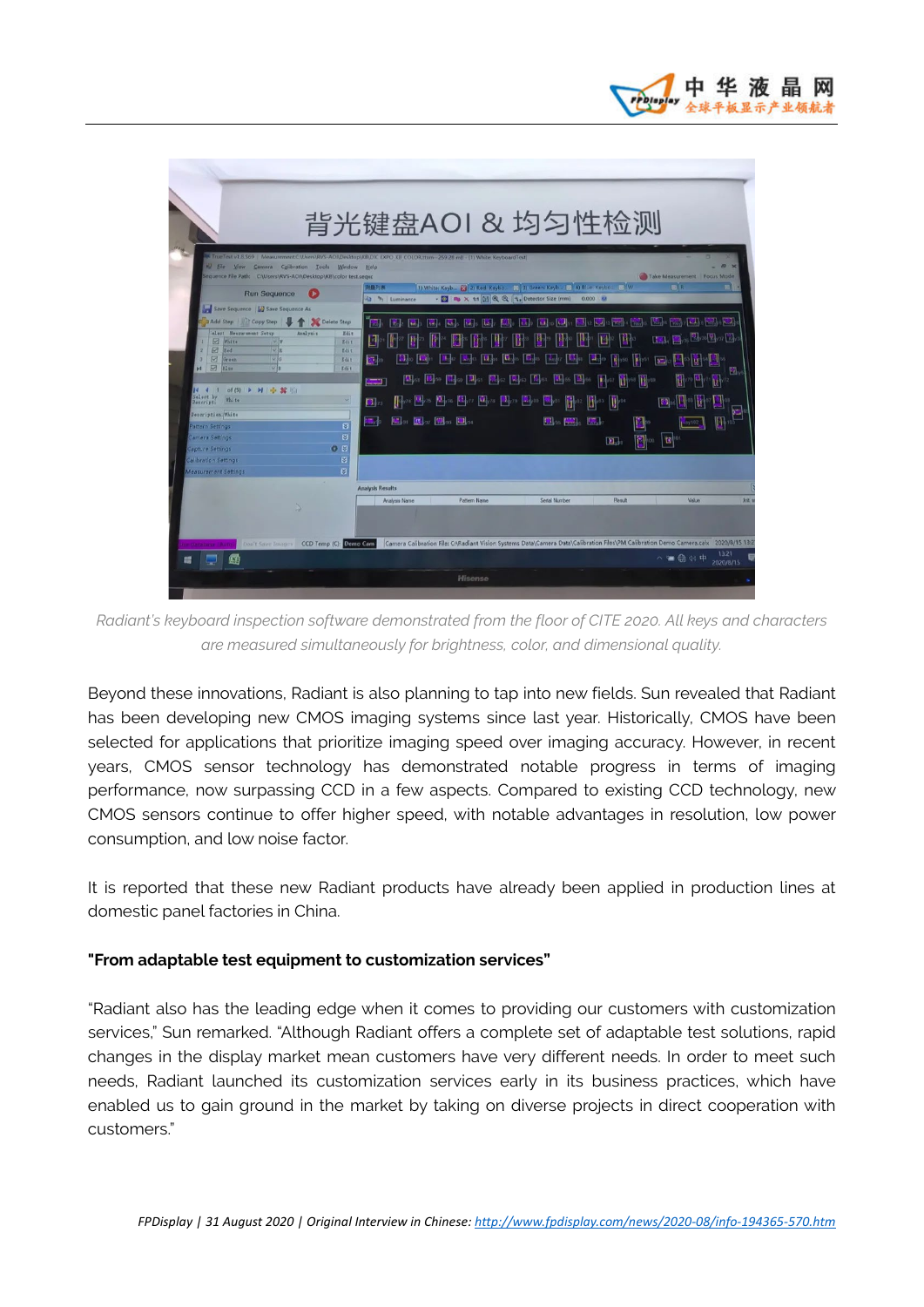

For instance, if a customer specifies that they only want to test at a certain position relative to a display, or calibrate to a certain set of parameters, the Radiant equipment can be customized to achieve these unique goals. "Customization services not only meet the customers' needs for qualifying their products, but also reduce costs for them," said Sun. "In order to help our customers reduce cost, Radiant customization works in three ways: First, Radiant can remove unnecessary functions of the product, keeping only those needed by the customer. Second, Radiant can potentially reduce costs in terms of product materials, as long as testing goals can continue to be reasonably achieved (i.e., a prerequisite that the customer does not have demands for full product performance). Lastly, Radiant can provide custom versions of its [TrueTest™ Automated Visual Inspection Software.](https://www.radiantvisionsystems.com/products/truetest-automated-visual-inspection-software?utm_campaign=vehicledisplays2020&utm_source=pr&utm_medium=pr) With customization available on both the software and hardware side, Radiant enables a complete test & measurement solution with imaging capabilities, test suite, and calibration compensation tailored to the customer's needs—this ultimately helps customers reduce a lot of time and money."

## **"Plan for the future, be daring, and remain vigilant"**

Careful planning in anticipation of future market trends is the golden ticket for most enterprises, and this is no exception for Radiant. Radiant not only begins its application research and development well ahead of the market, but also dares to develop into new frontier, before emerging technologies have defined their test & measurement demands. This is the secret to its success as it has evolved its portfolio to support a changing display landscape from LCD to OLED to new mini- and microLED.



*A test station showcasing display test & measurement solutions to address new emissive display technologies, such as OLED, miniLED, and microLED—as seen from the exhibition at CITE 2020.*